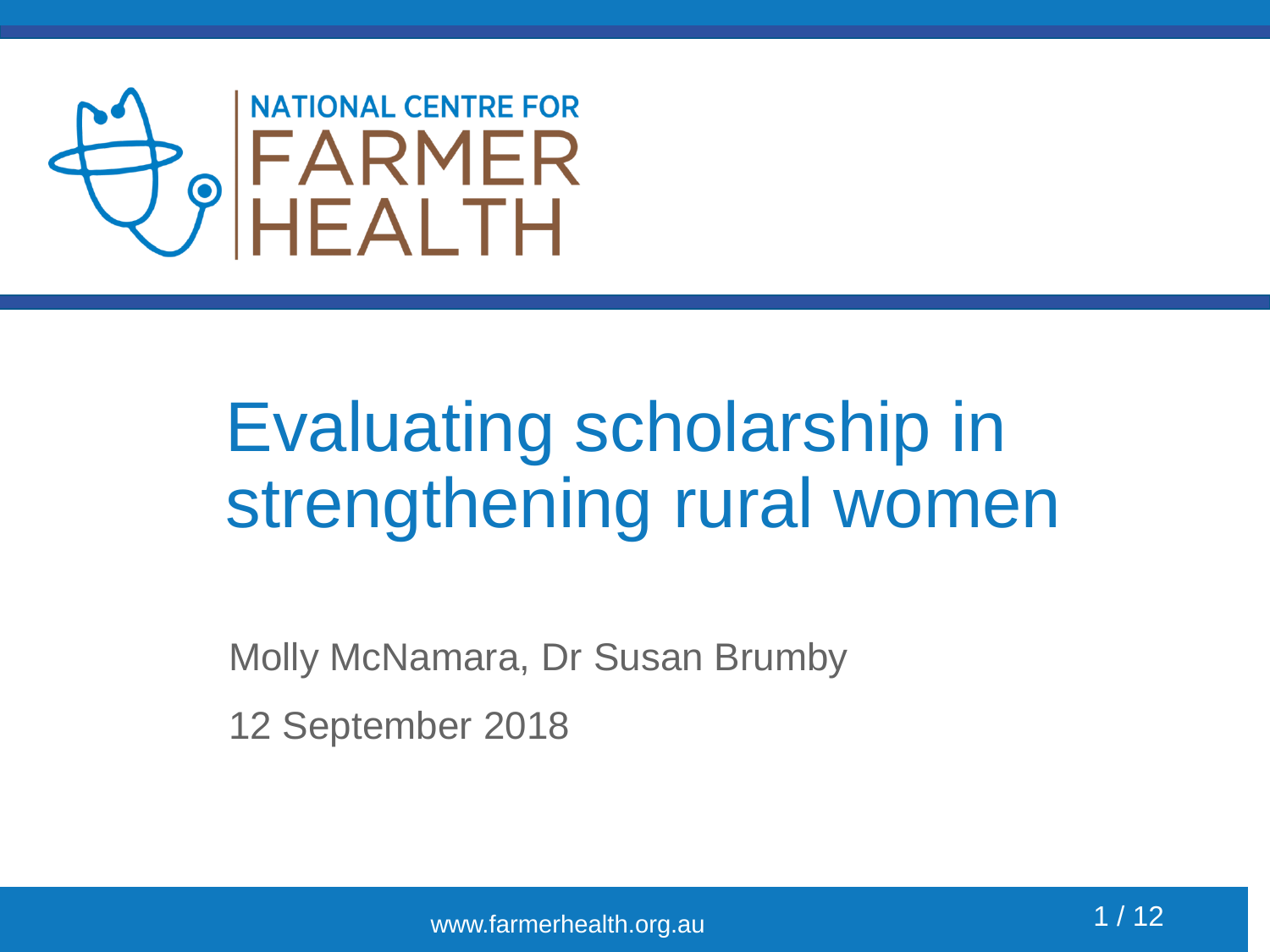

Photo courtesy of Museum Victoria, *Activities, Women on Farm Gathering, Glenormiston 1994*



www.farmerhealth.org.au 2/12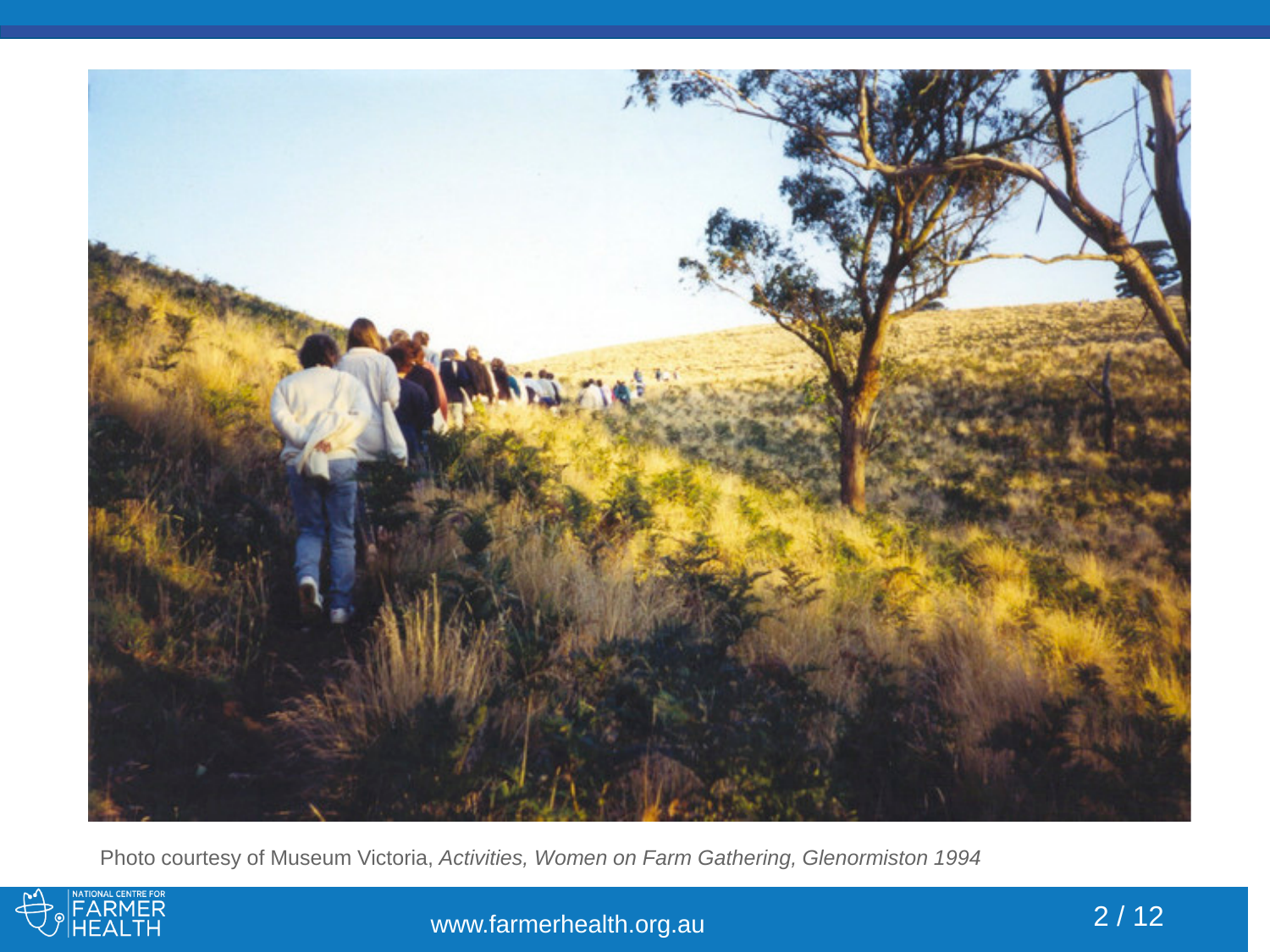#### 2<sup>nd</sup> International Conference on Women in Agriculture

The Second International Conference on Women in Agriculture

Women Coming Together to Feed the World

June 28 - July 2, 1998 Washington, D.C.

Sponsored by The President's Interagency Council on Women



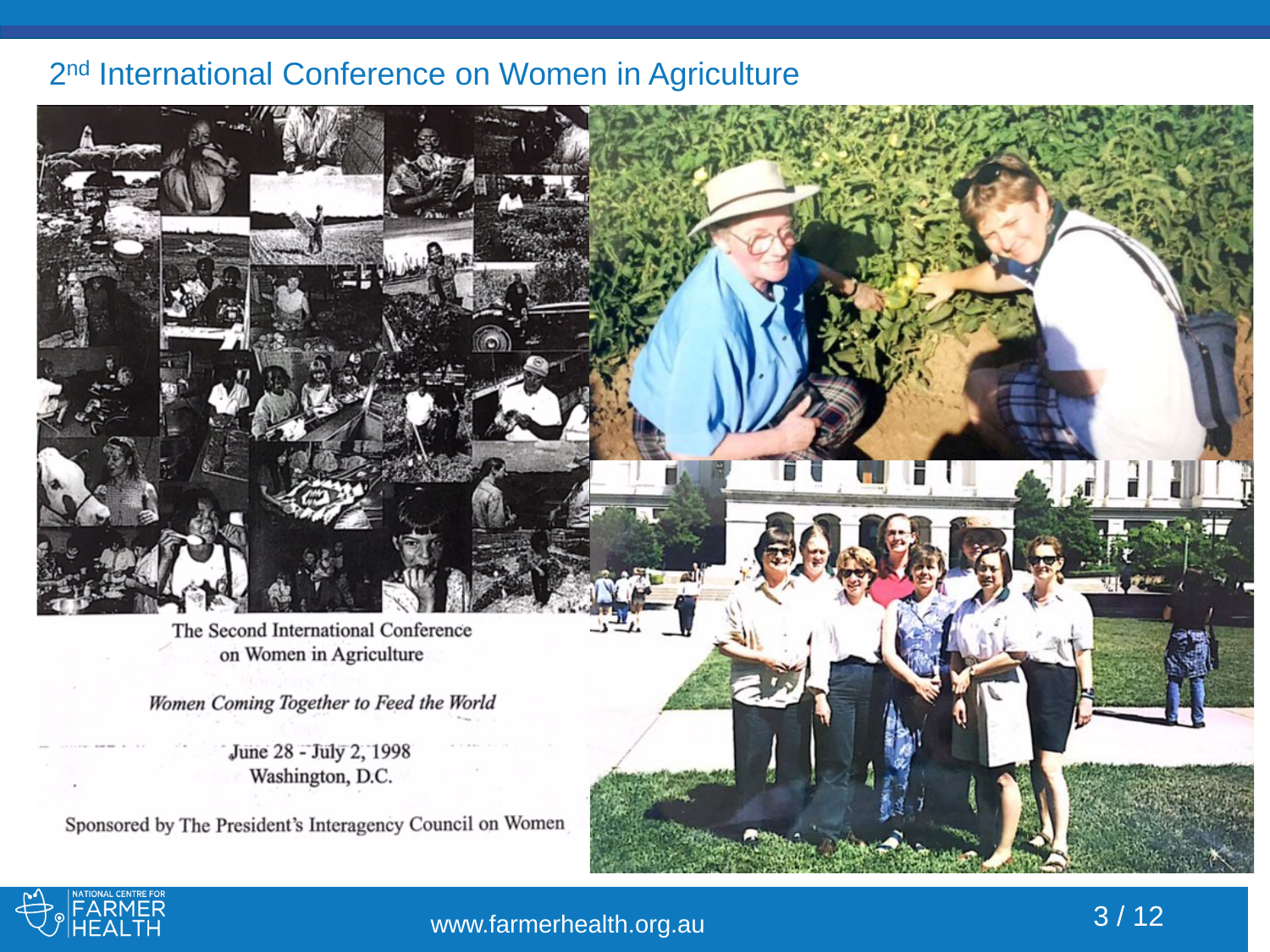## Method

# **Objective**

To understand the **effect** of the experience on attendees':

- skills
- knowledge
- subsequent activity in rural **communities**, **education** programs, the **agriculture sector** and **politics**.



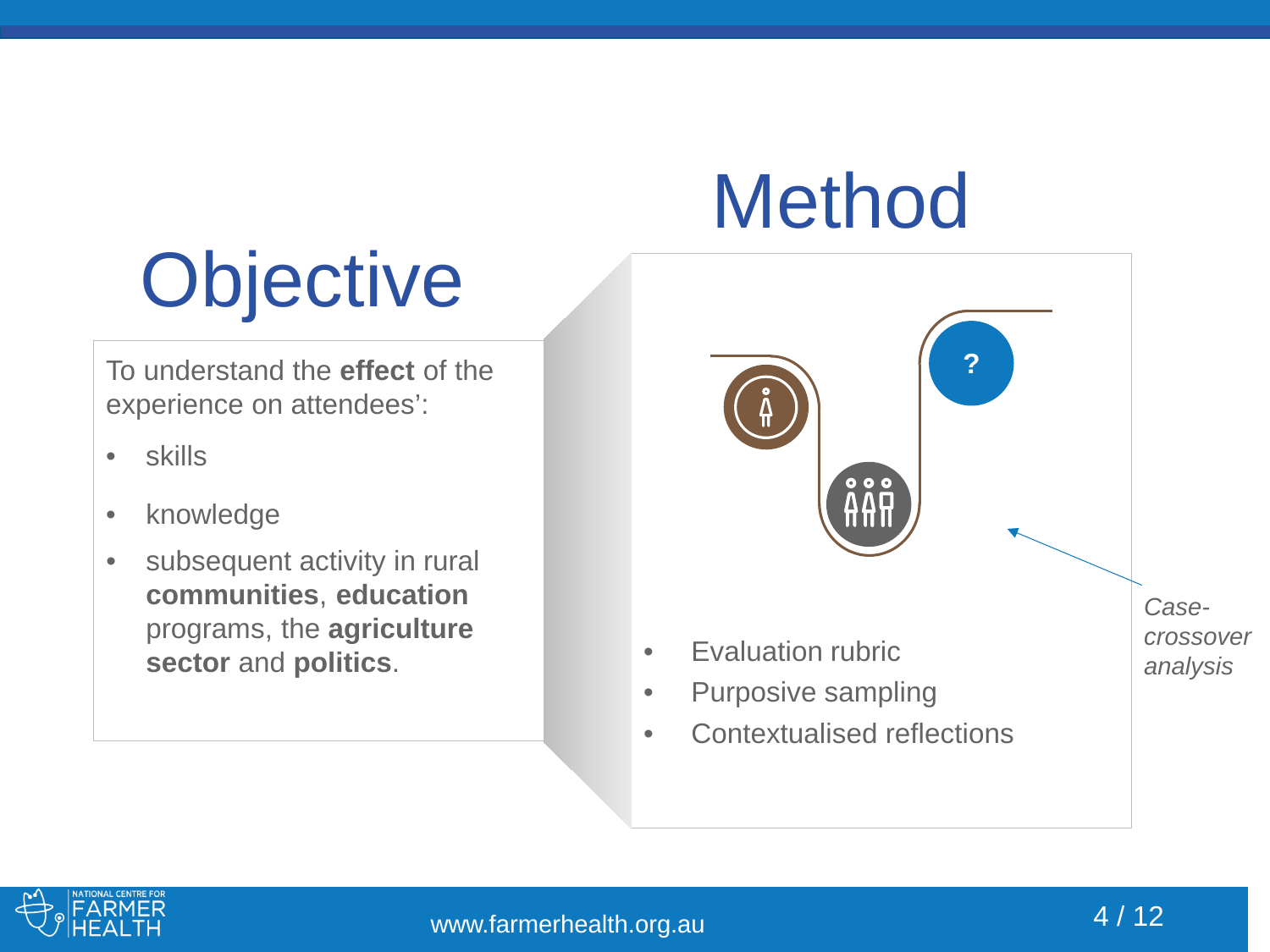# Method of inquiry

#### Overarching objective: Isolating and understanding the exposure effect

**Context of the exposure** 

Rural Women's Movement, bursary recipients selected on their involvement in rural community and women's issues

**Scope of the exposure**

Conference, pre-Conference Agricultural Tour, membership of the Victorian delegation





www.farmerhealth.org.au 6/12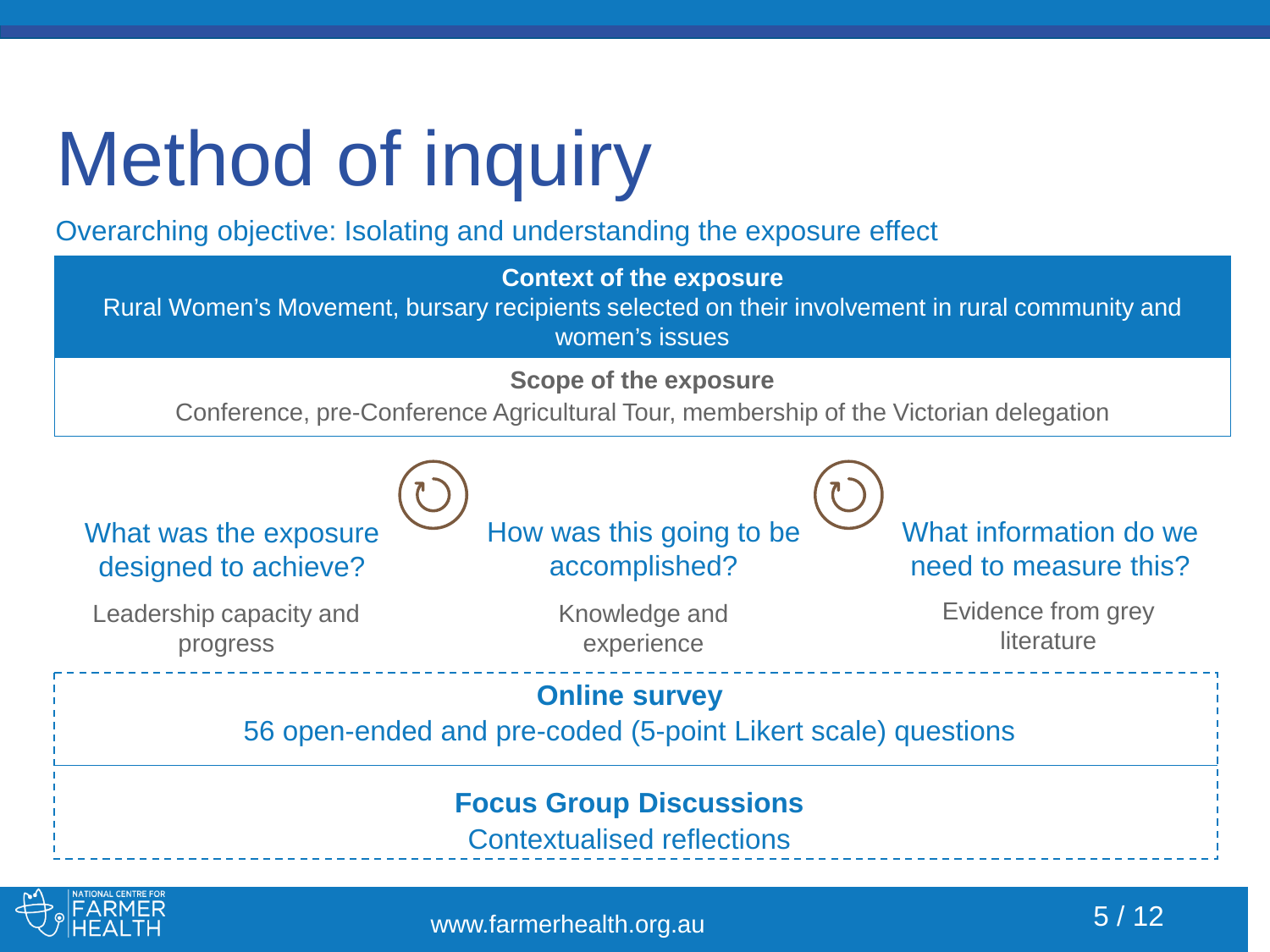## **Results**

#### The opportunity developed: (N=30)





*\*The table reflects that no participants Strongly Disagreed or Disagreed to these statements*



www.farmerhealth.org.au 6/12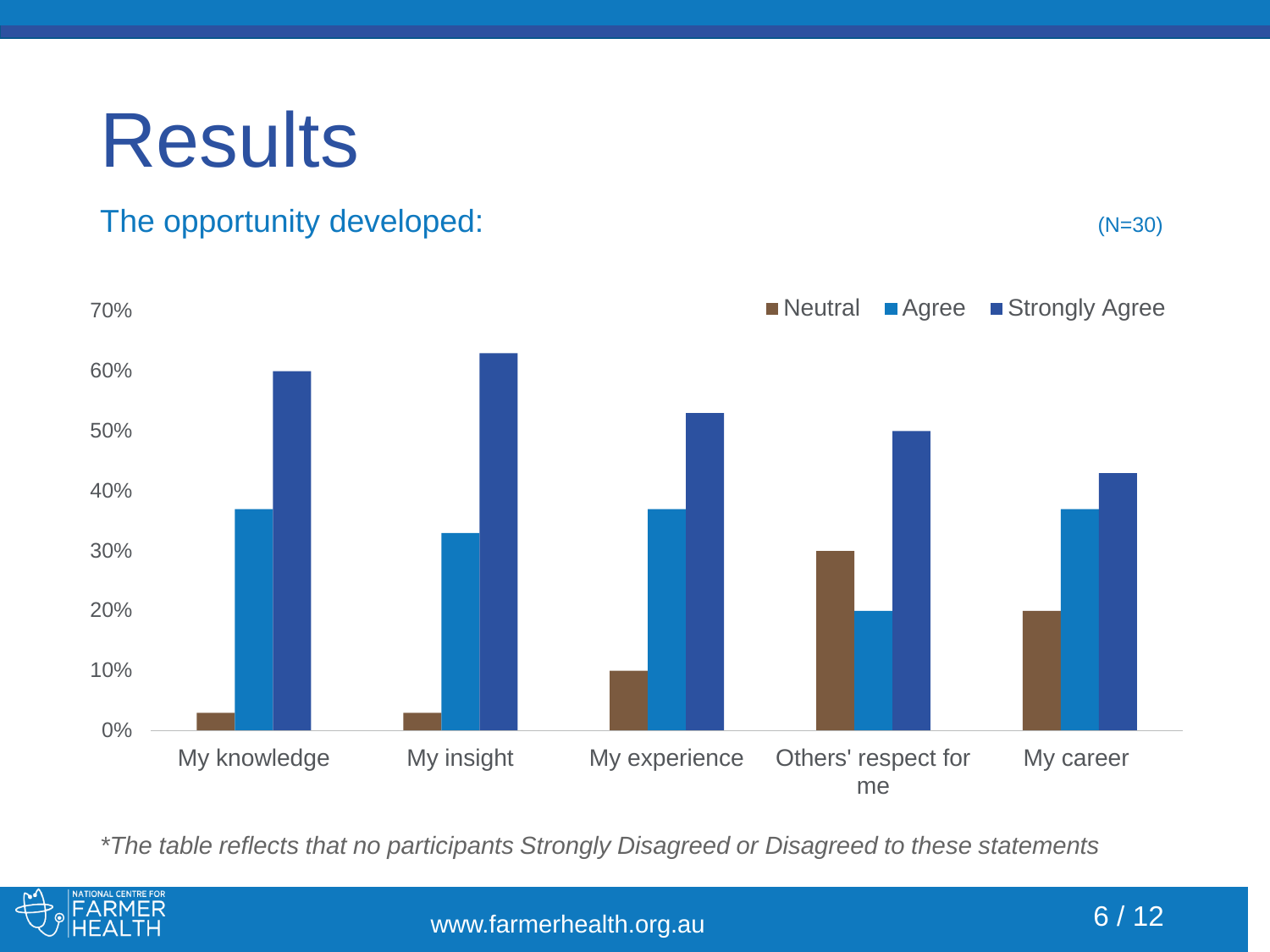### **Results**

#### The opportunity was successful in:  $(N=30)$



Neutral Agree Strongly Agree



www.farmerhealth.org.au 7/12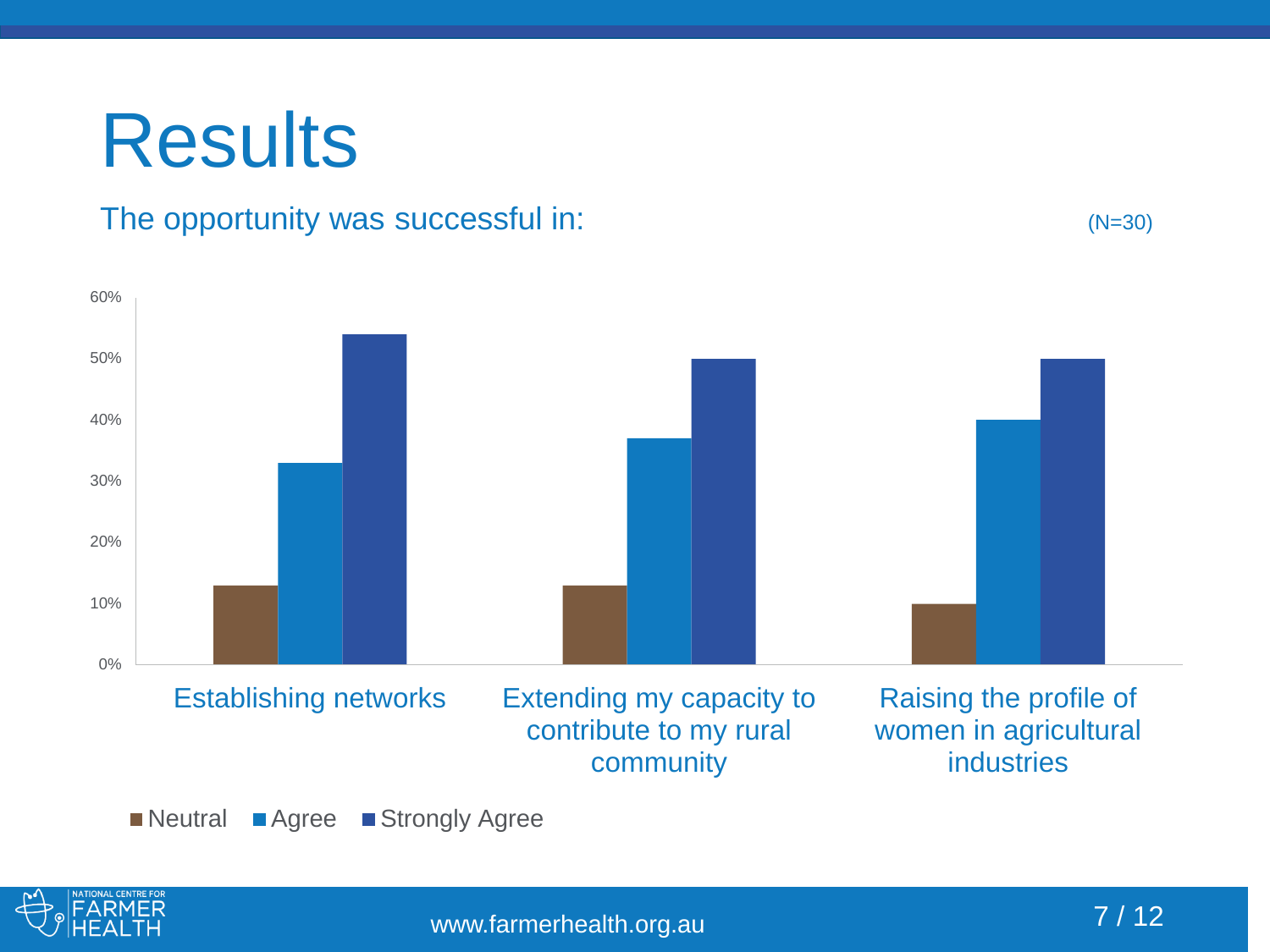### **Results**

Did **receiving a bursary** and attending the Conference and pre-conference agricultural tour **positively affect how you view yourself as a leader?** (N=19)



Which **aspect** of the experience was **most valuable** in terms of developing your self-identification as a leader?



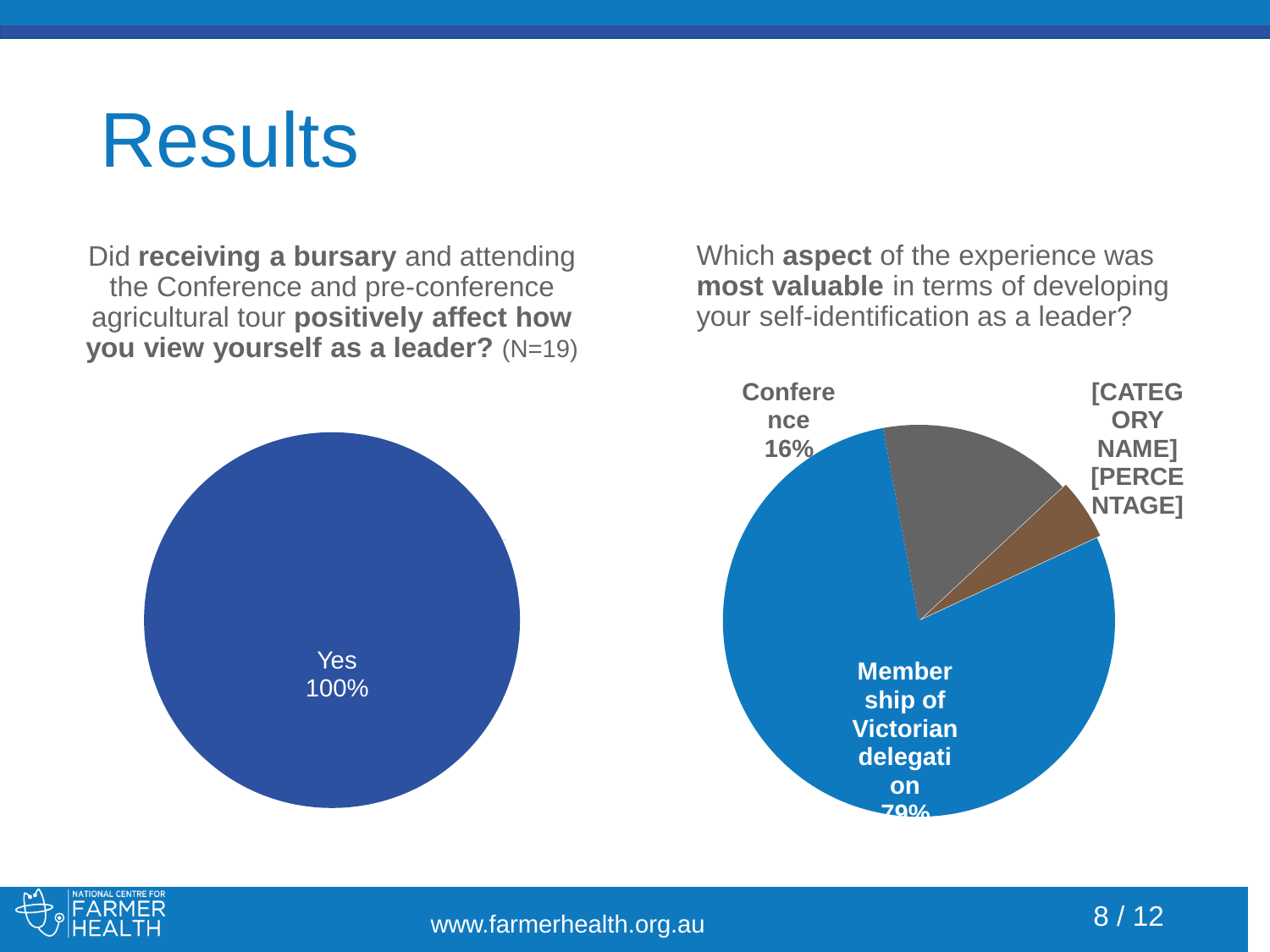## Participant responses

 *local, state and federal 'Bursaries raised the profile of many of these women and gave them greater influence at a level – something we were striving for in 1998…'* 

*'The chance to meet, to network, to share ideas, concerns and information and support was amazing and had a profound effect on many of us…'* 

*'These bursaries were recognition of the grassroots work being*  done by many women...

*'I felt it was my duty to share my experiences and learnings with my community and industry groups – I wrote articles for local papers. I liaised with other women from the Conference to supply information for industry groups…'* 

*'I used my expanded list of contacts as an information source and reference group when lobbying to government on behalf of farm families…'* 

*'I felt that I had to give back to my rural community after returning from the USA. So I travelled to speak at many community groups…'* 

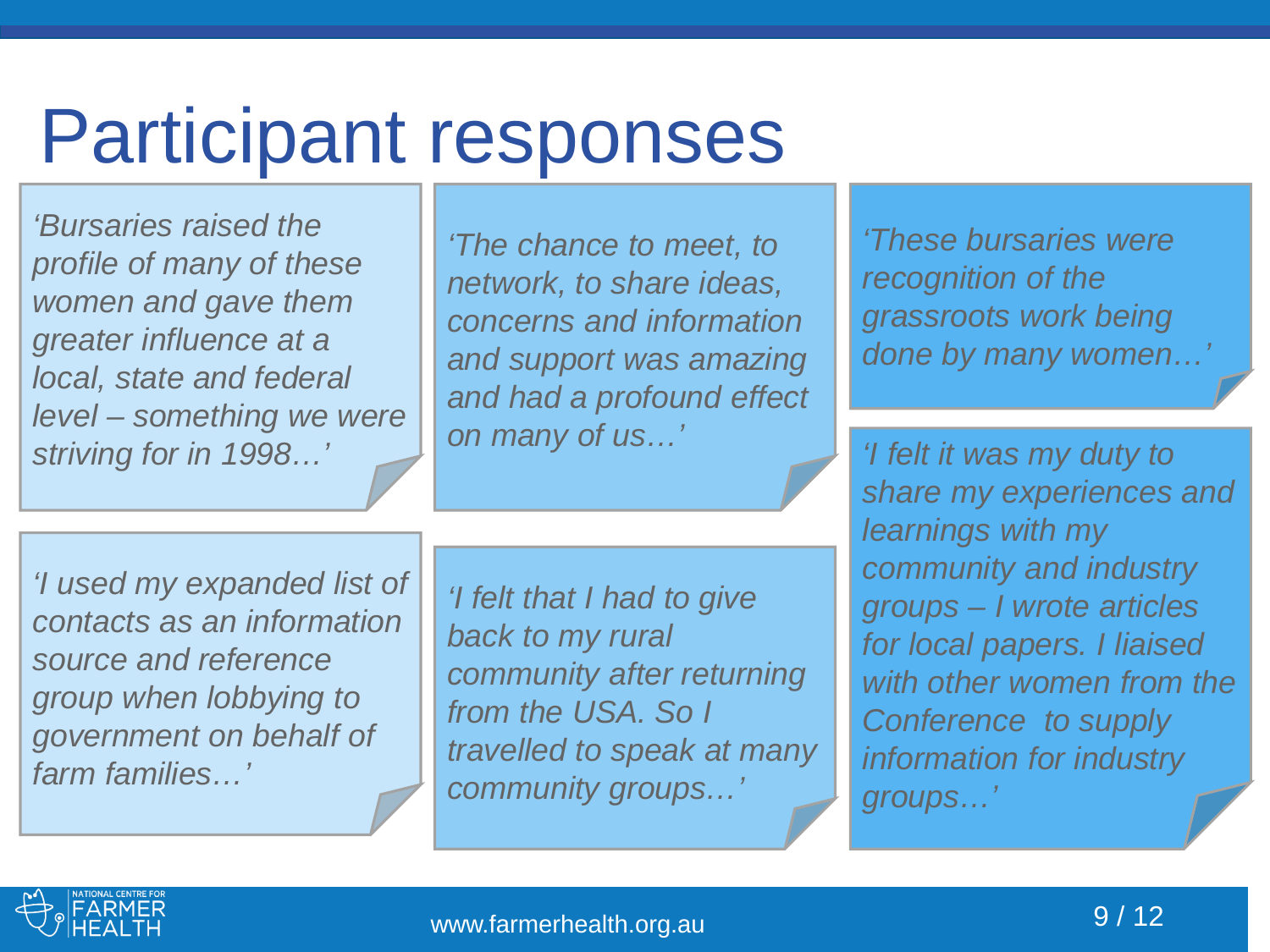### Since the Conference…



90% of participants returned home with a **sense of purpose**

80% returned home '**charged**' with the idea that they had the capacity to be an **instrument of change**

*'It was just in everything I did after that…I think I assumed a lot about equality until I engaged with other women who hadn't had the opportunities I had. So it made me more motivated to help women working in agriculture; it gave me a greater understanding of what we were up against…'*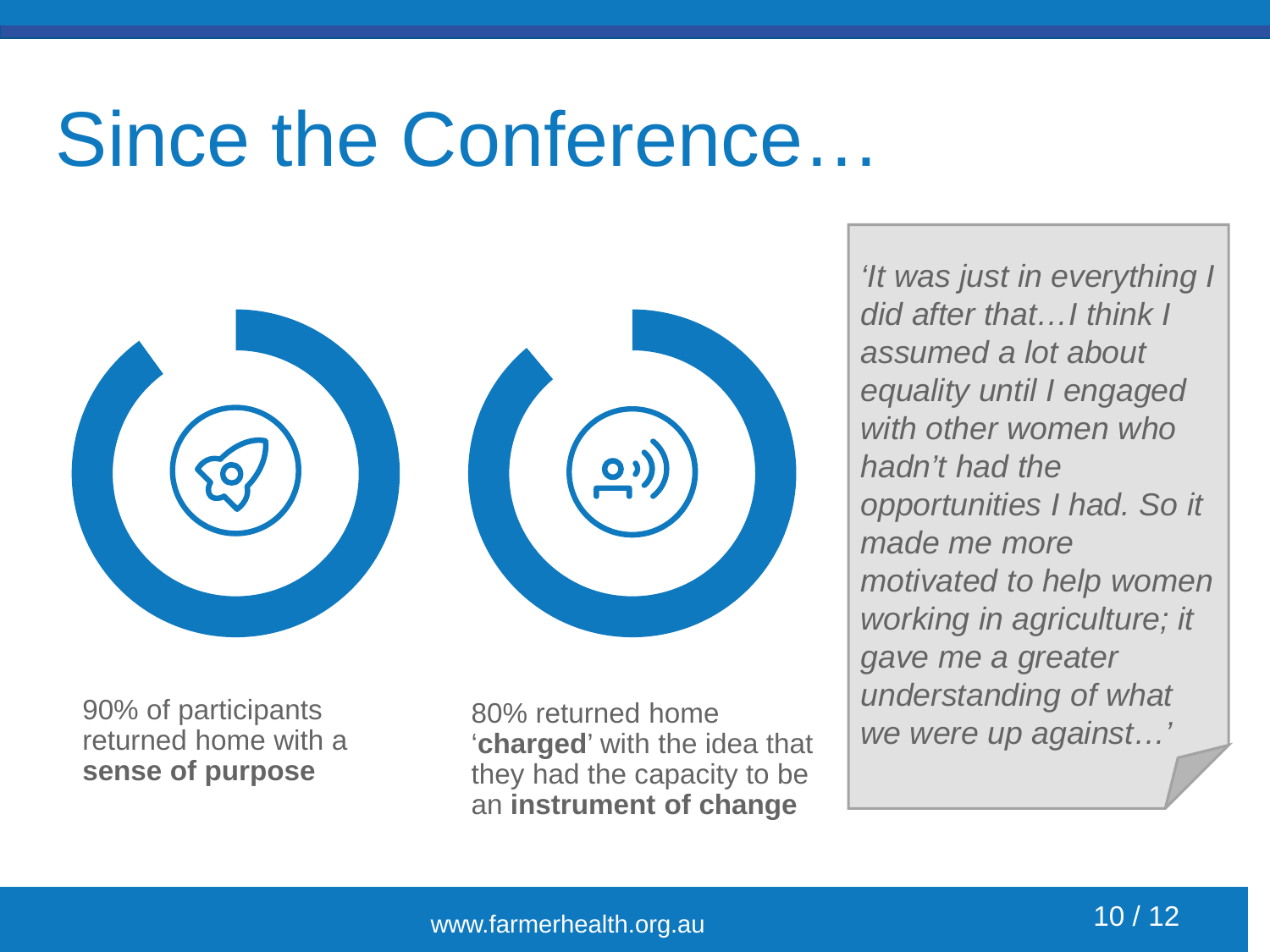# Interestingly…

#### Highest level of education attained (N=30)





www.farmerhealth.org.au 11 / 12